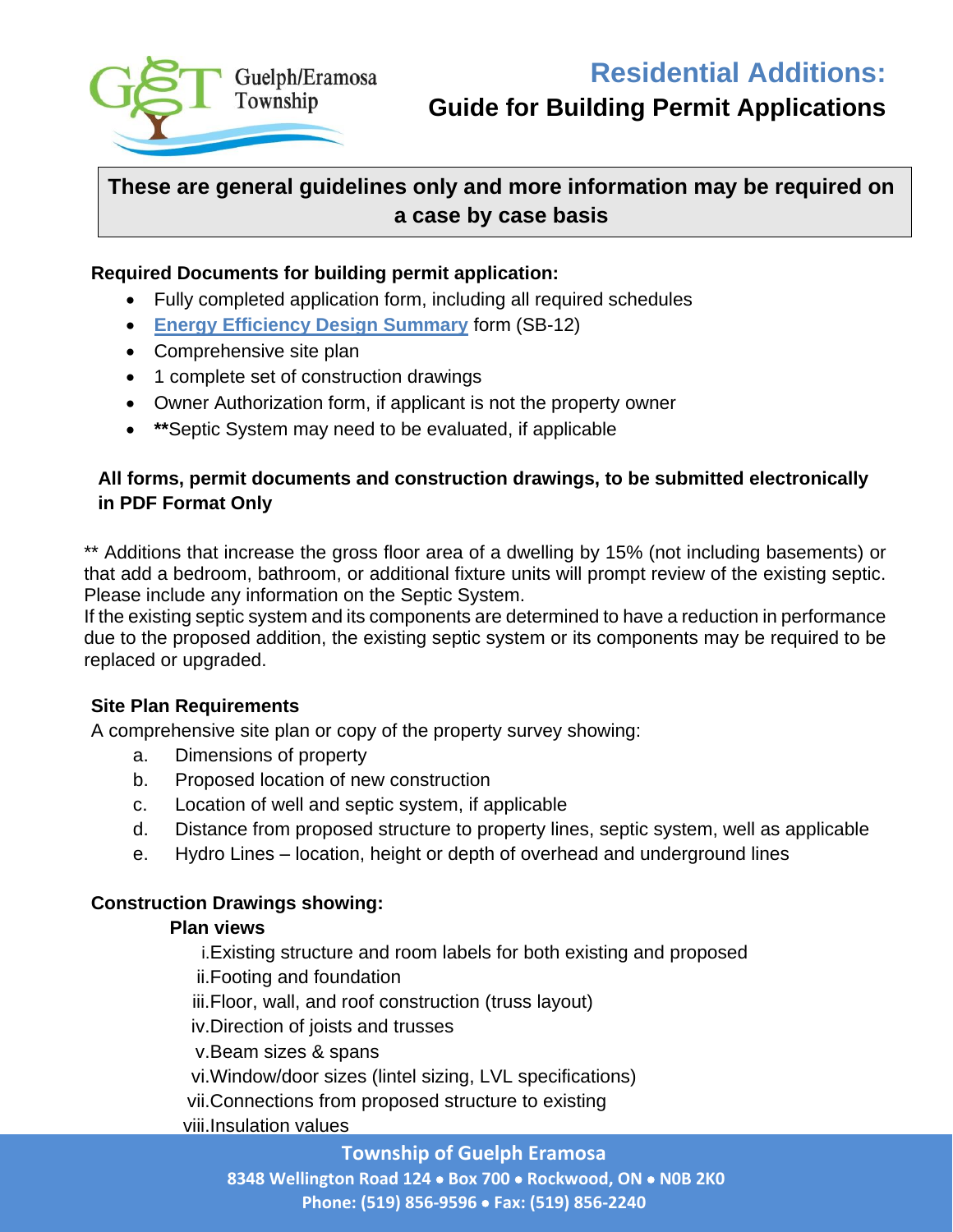#### **Elevation views (front and side)**

- i. Height of structure
- ii. Exterior materials (siding, roofing)

### **Sections**

- i.Cross Section
- ii.Wall sections
- iii. Provide clarification on any items that are not typical

Adding a storey to an existing house? Provide detailed notes on what is being removed from the existing structure and what new structure is being added to support an additional storey.

## **Building permit fees**

Please see Schedule "A" of By-Law 13-2018 for applicable building permit fees. These fees cover all plans review, building permit, and resulting inspections. Note: All fees and charges listed herein are payable upon collection of the Building Permit.

## **Where to apply for a building permit?**

Please submit your complete application and permit documents on our e-Permitting software,

# Cloudpermit O

For more information please visit:

<https://www.get.on.ca/living-here/building-permits-and-inspections>

### **Cost of building permit**

Please see Schedule "A" of By-Law 13/2018 for applicable building permit fees. These fees cover all plans review, building permit, and resulting inspections. Note: All fees and charges listed herein are payable upon collection of the Building Permit.

### **Questions?**

Contact the Building Department for assistance at [building@get.on.ca](mailto:building@get.on.ca) *(Note: Once a Building Permit application has been submitted into Cloudpermit, question can be asked directly to The Building Department through the 'workspace' within Cloudpermit.)*

# **Zoning**

All structures must meet the requirements for the zone in which it is located. If you are unsure of the zoning on your property, please call the Planning Department 519.856.9596 X 112

> **Township of Guelph Eramosa 8348 Wellington Road 124** • **Box 700** • **Rockwood, ON** • **N0B 2K0 Phone: (519) 856-9596** • **Fax: (519) 856-2240**